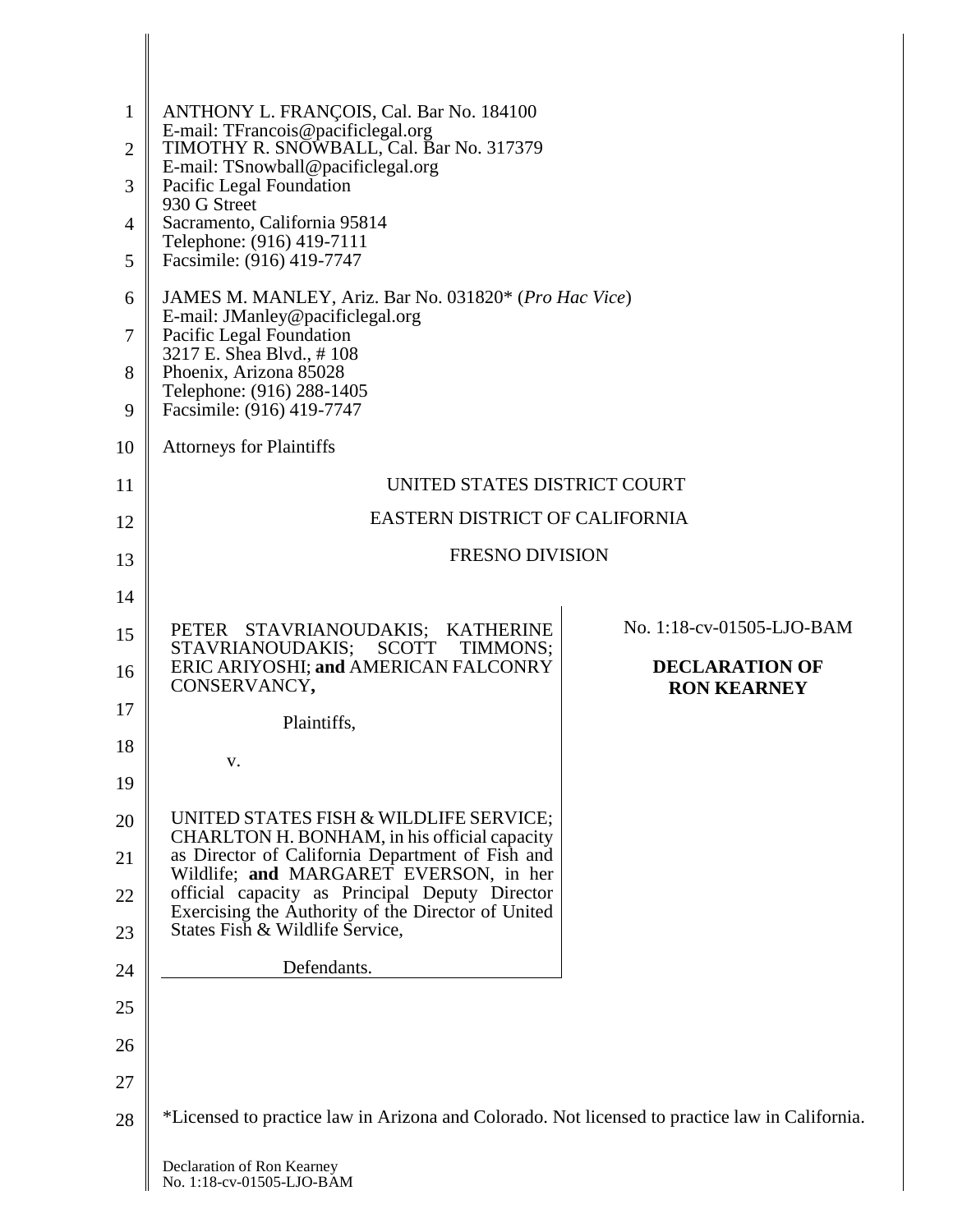2

1

I, Ron Kearney, declare:

3 1. The facts set forth in this declaration are based on my knowledge and, if called as a witness, I can competently testify to their truthfulness under oath.

4 5 6 7 2. I am the current president of the American Falconry Conservancy. I was nominated and elected for a two-year term by the members on January 1, 2018. American Falconry Conservancy was originally founded in 2002, and I first became a regular member in 2008. The organization has approximately 100 members across the United States.

- 8 9 10 11 3. The mission of American Falconry Conservancy is to promote the broadest liberties possible that are not in conflict with legitimate conservation efforts based upon sound biological and legal reasoning, to promote knowledge of quality falconry, as well as to instill pride in falconers for the cultural heritage of the sport and its place in world history.
- 12

4. I have held a valid falconry license for over 30 years, since approximately 1984.

13 14 15 5. All Regular Members of the American Falconry Conservancy must hold a valid falconry license, which exposes all members to the unconstitutional conditions at the heart of this case, including losing both their First and Fourth Amendment rights.

16 17 18 19 6. Warrantless searches of falconers' homes and property by armed Fish and Wildlife officers are a pervasive long-time problem that has been around since licenses were first required in the 1970s, and continuing to this day. But in the last 10 years it has become increasingly problematic, and the subject of a lot of controversy in the falconry community.

20 21 22 7. I am personally aware of many examples of this abuse of power over the years, both for American Falconry Conservancy members and other licensed falconers. This abuse continues to this day.

23

24 25 26 8. Examples include the home of the Brunottes' being searched in Colorado in 2004. In that incident, as detailed by the Brunottes, after Fish and Wildlife officers entered their home and detained them, the officers questioned Becky Brunotte for so long without allowing her access to her own restroom that she urinated in her pants.

27 28 Declaration of Ron Kearney No. 1:18-cv-01505-LJO-BAM 9. Then there was the search of my good friend Stephen Layman's home up on Whidbey Island by Federal and Washington State Fish and Wildlife officers in approximately 2004.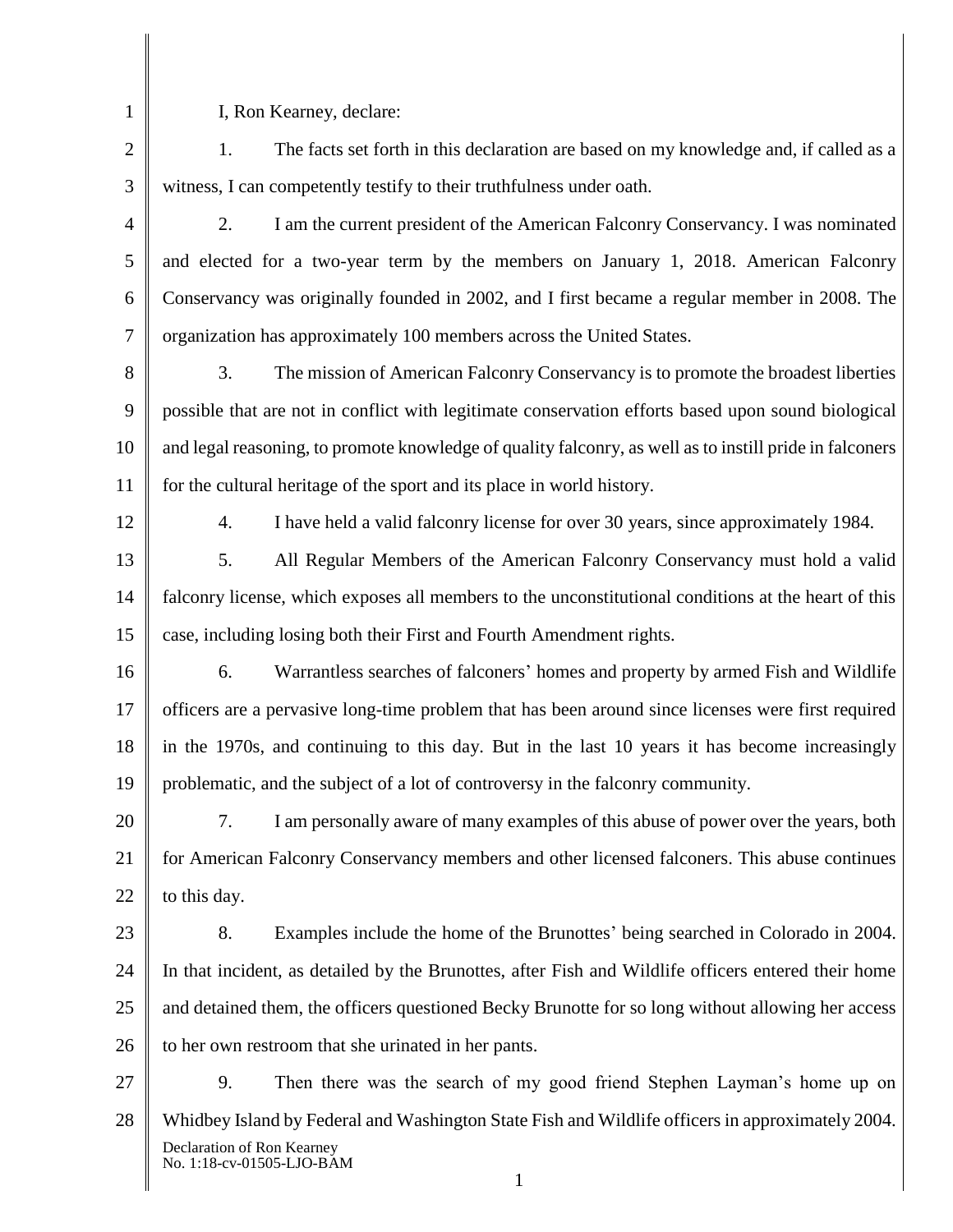1 2 3 4 At first, Stephen thought the visit was cordial because he knew one of the officers. However, after asking several harmless questions, Stephen became aware that the officers had used this relationship as a pretext to gain consent to perform an investigation. This goal of the visit was confirmed by the officers—after they were already inside his home.

5

6

7

8

9

10. An early example was the so-called "Operation Falcon" in the early 1980s.

11. Operation Falcon involved hundreds of homes and private properties being simultaneously invaded by federal Fish and Wildlife officers across many, many states in a coordinated effort during the same hours and day. They raided as many falconers' homes and property as they could. It was a total catastrophe for our Fourth Amendment rights.

10

11

12

13

12. In my extensive experience I can attest that either keeping falconry birds within one's home, or in mews built very near the home, is the common practice. Almost every falconer I know houses their birds this way. By far the majority of falconers build their mews right next to their homes, just like a garage.

14 15 16 13. Most falconers live in urban or suburban areas and keeping their birds within their homes or right next to them is the norm, just like any other pet. I have an extensive background and knowledge of this practice from my many years being involved in the falconry community.

17 18 19 20 14. My understanding of these facts is based on being the president of the American Falconry Conservancy, and over 30 years as an active member of the greater falconry community, which is a unique and tight-knit community sharing a common avocation and passion. This includes site visits, conferences, and other communications related to falconry.

21 22 23 15. It is also just as commonly known by falconers that this common practice exposes them to forfeiting their Fourth Amendment rights. This causes extreme stress, fear, and anxiety in many falconers.

24 25 26 16. I am also aware of specific examples of the negative effect of the anti-speech rules. Several American Falconry Conservancy members, including the other Plaintiffs in this case, have been silenced by the speech regulations challenged in this case.

27 28 Declaration of Ron Kearney No. 1:18-cv-01505-LJO-BAM 17. In my own experience, I was forced to revise the content of a presentation I had prepared to deliver to the Klamath Audubon Society. The regulations required that the content of